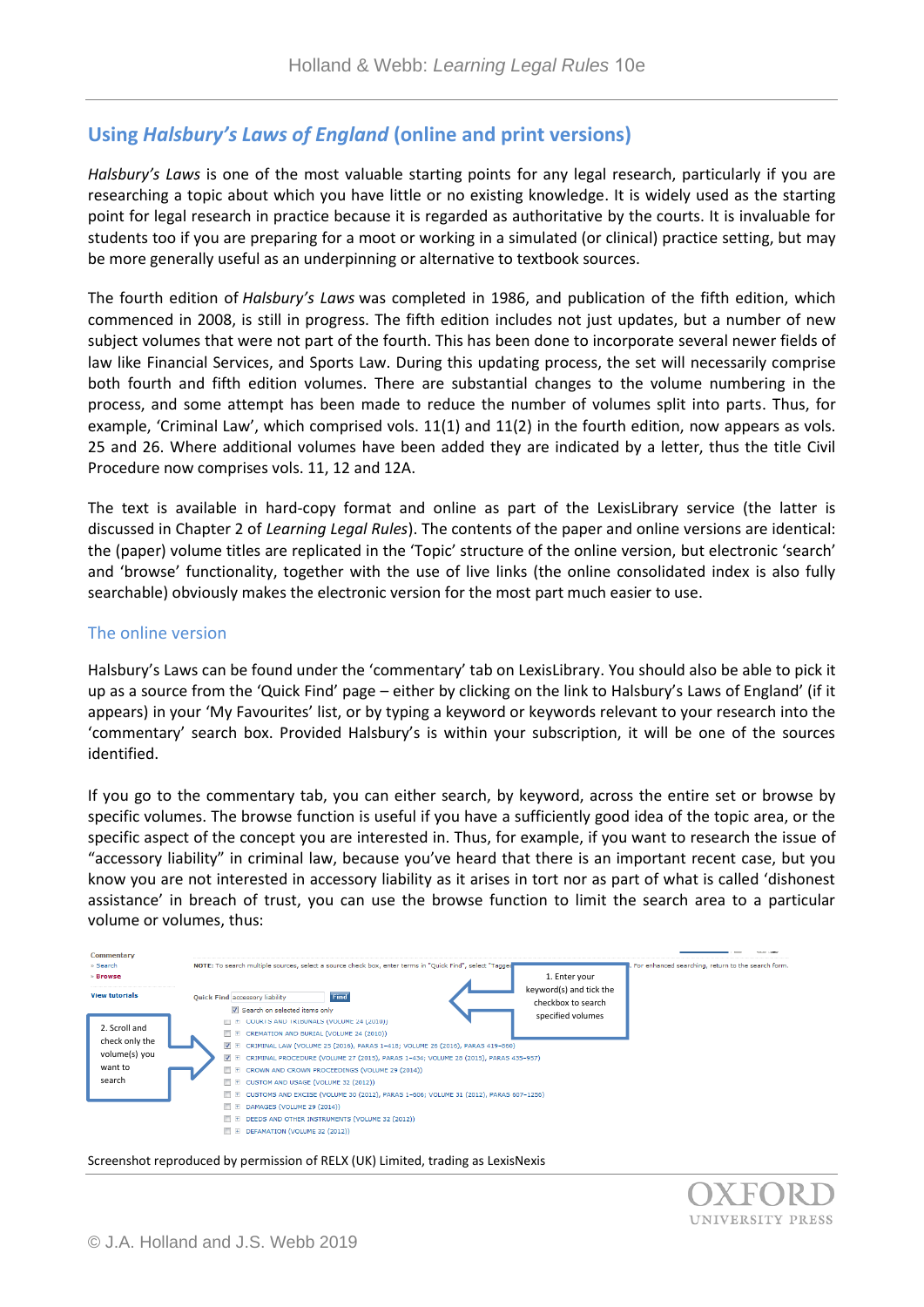Some care should be taken in using the browse function, as you may narrow your search to much or too quickly.

Whether you browse or search, results are displayed in a list, each item starting with the paragraph number and heading relevant to your keyword. This header is a live link; if you click on it, it will take you to the specific textual source, thus, in our example, to para. 54 in vol. 25, Criminal Law:

| <b>Search Explore by Topic</b><br><b>Practice Areas</b>                                                                                                                                                                                                                                                                                                                                                                                                                                                      | <b>Source Directory</b>                                                                                                    |                                                                                                                                                                                                                                                                                                                                                                                                                                                                                                                                                                                                                                                                                                                                                                                                                                                                                                               |                                                                                           | <b>Results</b><br>Help |
|--------------------------------------------------------------------------------------------------------------------------------------------------------------------------------------------------------------------------------------------------------------------------------------------------------------------------------------------------------------------------------------------------------------------------------------------------------------------------------------------------------------|----------------------------------------------------------------------------------------------------------------------------|---------------------------------------------------------------------------------------------------------------------------------------------------------------------------------------------------------------------------------------------------------------------------------------------------------------------------------------------------------------------------------------------------------------------------------------------------------------------------------------------------------------------------------------------------------------------------------------------------------------------------------------------------------------------------------------------------------------------------------------------------------------------------------------------------------------------------------------------------------------------------------------------------------------|-------------------------------------------------------------------------------------------|------------------------|
| Next 2<br><b>E</b> Previous<br>Table of Contents                                                                                                                                                                                                                                                                                                                                                                                                                                                             | <b>Back</b>                                                                                                                | $1$ of 1                                                                                                                                                                                                                                                                                                                                                                                                                                                                                                                                                                                                                                                                                                                                                                                                                                                                                                      |                                                                                           |                        |
| $\mathbf{x}$<br><b>&amp; Browse TOC</b>                                                                                                                                                                                                                                                                                                                                                                                                                                                                      | 0 54. Secondary parties; the mental ele                                                                                    |                                                                                                                                                                                                                                                                                                                                                                                                                                                                                                                                                                                                                                                                                                                                                                                                                                                                                                               |                                                                                           | C Add to C             |
| $\overline{\mathsf{v}}$<br><b>at 55.</b> Secondary p <sup>▲</sup><br>$\overline{\mathsf{v}}$<br>图 56. Withdrawal f<br>$\overline{v}$<br>a 57, Official collal<br>$\overline{\mathsf{v}}$<br>158. Victims as pi<br>$\overline{\mathsf{v}}$<br><b>■ 59. Indictment e</b><br>$\forall$ $\in$ (ii) Assisting Offender.<br>$\overline{\mathsf{w}}$ E (iii) Criminal Liability f-<br>$\forall$ E (iv) Participating in Ac<br>$\sqrt{ }$ $\equiv$ (6) INCHOATE CRIMES<br><b>V</b> $\bullet$ 2, OFFENCES AGAINST THE |                                                                                                                            | 54. Secondary parties; the mental element: principles reconsidered.<br>The Supreme Court and Privy Council have recently fundamentally restated the<br>principles that are applicable when considering the liability of secondary parties<br>and the mental element that is required <sup>1</sup> . In doing so, they confirmed that<br>'parasitic accessory liability' is no longer a feature of English criminal law <sup>2</sup> .<br>R v Jogee [2016] UKSC 8, [2016] All ER (D) 167 (Feb); Ruddock v R [2016] UKPC 7, [2016] All ER (D) 168 (Feb). As<br>to the principles that now apply as regards the mental element see PARA 55. As to the actus reus see PARA 53.<br>The decision in Chan Wing-Siu v R [1985] AC 168, 80 Cr App Rep 117, PC, has been overturned by the decision in R<br>v Jogee [2016] UKSC 8, [2016] All ER (D) 167 (Feb); Ruddock v R [2016] UKPC 7, [2016] All ER (D) 168 (Feb). | View whole of<br>(5) PARTICIPATION IN<br>(i) Complicity in Crime<br>54. Secondary parties |                        |
| $V + 3$ , SEXUAL OFFENCES<br>$\triangledown$ $\pm$ 4. SLAVERY AND HUMAN TR.<br>$\nabla$ = 5. OFFENCES RELATING TO<br>$\sqrt{2}$ = 6. PROPERTY AND FINANCIA<br><b>V</b> E 7. OFFENCES AGAINST THE<br><b>VE 8. PUBLIC ORDER OFFENCES</b>                                                                                                                                                                                                                                                                       | <b>Search Terms</b><br>Search Details<br>Source<br>Sort<br>Date/Time                                                       | [accessory liability] (1)<br>You searched for: (accessory liability)<br><b>B</b> [Halsbury's Laws of England]<br>Source & Location<br>Sunday, April, 3, 2016, 21:47 EST<br><b>图图1of1</b> 图图                                                                                                                                                                                                                                                                                                                                                                                                                                                                                                                                                                                                                                                                                                                   |                                                                                           | Back to Top            |
| $\leftarrow$ $\leftarrow$ $\leftarrow$ $\leftarrow$                                                                                                                                                                                                                                                                                                                                                                                                                                                          |                                                                                                                            |                                                                                                                                                                                                                                                                                                                                                                                                                                                                                                                                                                                                                                                                                                                                                                                                                                                                                                               |                                                                                           | 图 图 Hits: # 1 of 1 図 図 |
| <i>LexisNexis<sup>*</sup></i>                                                                                                                                                                                                                                                                                                                                                                                                                                                                                | About LexisNexis®   Terms & Conditions   Privacy Information   My ID<br>Copyright @ 2016 LexisNexis®, All rights reserved. |                                                                                                                                                                                                                                                                                                                                                                                                                                                                                                                                                                                                                                                                                                                                                                                                                                                                                                               |                                                                                           | <b>RELX</b> Group"     |

Screenshot reproduced by permission of RELX (UK) Limited, trading as LexisNexis

Volume 25 is (at the time of writing) a very recent re-issue, having been published only in 2016. Consequently, the case we are looking for, *R v Jogee,* is incorporated in the text, at note 1. Later amendments will be shown as 'updates'. Unlike the paper volumes, relevant updating notes are embedded in each paragraph, so there's no need to search separately for updating material. Updates are uploaded every week.

## The paper version

If you are using Halsbury's in paper format, you need to consider (i) what is your best way in, or 'access point' to the series (remember you are dealing with a 102 volume set here) and (ii) how to update your search effectively.

There are five main access points:

- the **Consolidated Index**
- the **Consolidated Table of Cases**
- the **Consolidated Table of Statutes**
- the **index** at the end of each volume
- the **table of contents** at the front of each title

The distinction between searching and browsing is also useful here. If you want to conduct a broad, general search for a specific concept, like 'accessory liability' or 'automatism', then you could start with the Consolidated Index. Like any index, it operates by identifying and referencing *keywords*, so the first step has to be to think of the kind of terms that the index might use to identify the concept or problem you are

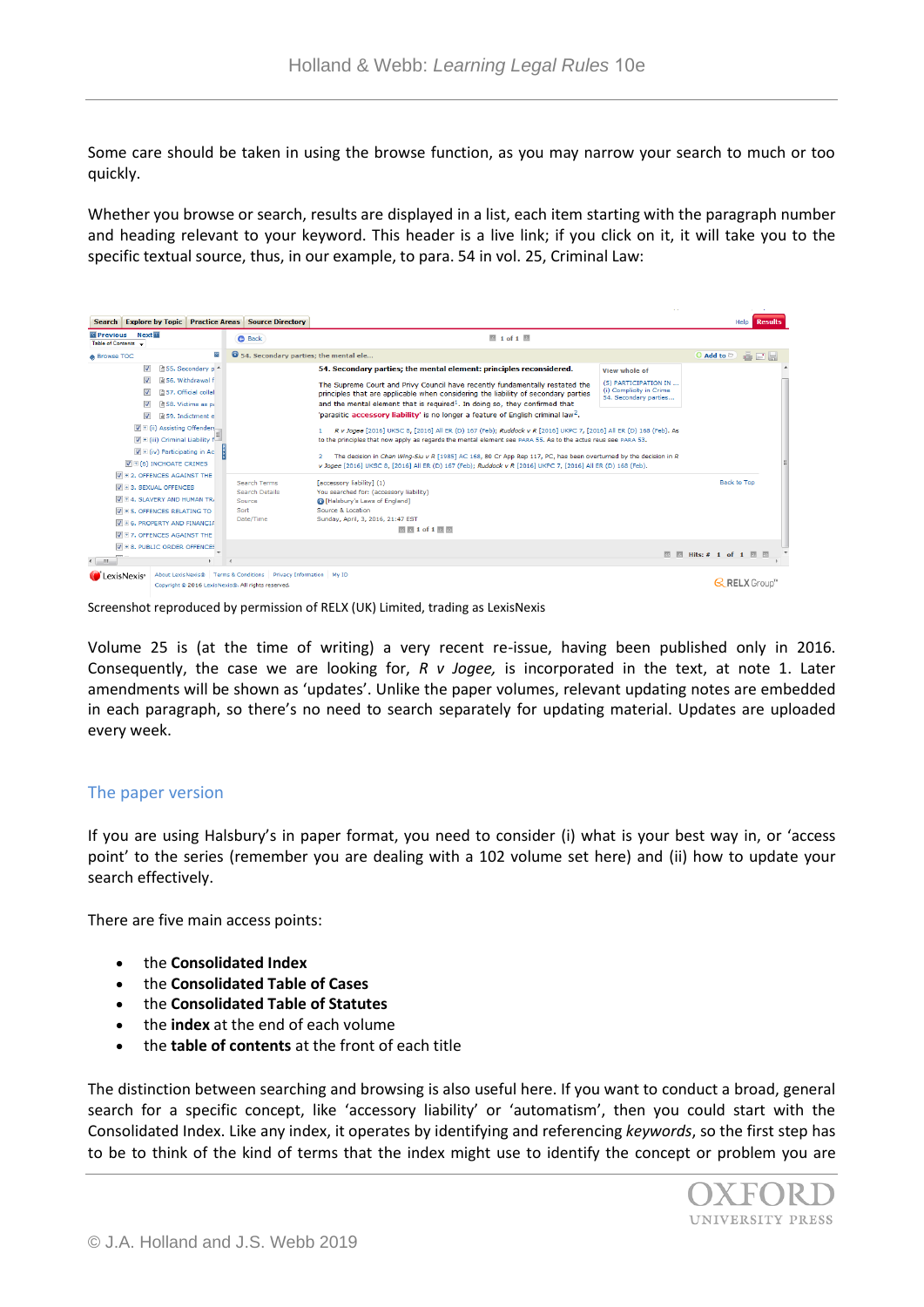interested in. Once you hit on the right keyword (sometimes these are obvious, but often this involves a process of elimination), the index will give you a set of references to a main volume, or volumes, within the series. New index volumes are published regularly to accommodate the re-issue of substantive volumes, so it is important that you use the most recent index volumes available.

The index will list the contexts in which your concept (e.g., 'automatism') is discussed in the main volumes, followed by the volume number—shown in **bold text** in the index, and the paragraph—not page—number at which the entry appears. Thus entries on automatism appear as

| Defences generally  | 25, 23 |
|---------------------|--------|
| Involuntary conduct | 25, 35 |

… and so on.

Larger topics, like '*mens rea',* or 'solicitor', may be sizeable and self-contained enough to browse for using the relevant volume index, or table of contents. Where you have the name of a specific case or statute, then obviously those indexes are the better starting point.

For the purposes of updating your search, you need to use three parts of the series, in sequence.



Your starting point is the **main volume**, which provides the basic statement of the law as at the date of publication of that volume. From there, you go to the **Cumulative Supplement**. Supplements are published annually and contain all updates to the main volume, up to their own date of publication. It is therefore *only* necessary to use the latest Supplement. Updates are organised according to the volume and paragraph number given in the main volumes – that is why you want to start with the main volume. Thus, any updates relevant to automatism as a general defence would be listed under vol. 25, para. 23 in the Supplement as well. You may want to try this for yourself with one of the other references to 'automatism' in the latest Supplement*.* Finally, the **Current Service** provides an update on everything that has happened since the publication of the last Supplement, in the form of 'Monthly Reviews' and a 'Noter-Up' section. The Current Service is searched by using the *Key* which appears at the front of that volume. This is another index. Again, we must look up the volume and paragraph number—say the reference to automatism as a defence (Volume 25, 23). If it appears, there will be separate references given for the relevant Monthly Review and/or the Noter-Up pages at which updates can be found.

Finally, one crucial thing about the paper version that will now be apparent: that is, the extent to which different parts of the series will be out of date at any given time. It is crucial to check publication dates for each element in order to know what further updating you need to do. The following graphic provides a straightforward summary to help you: